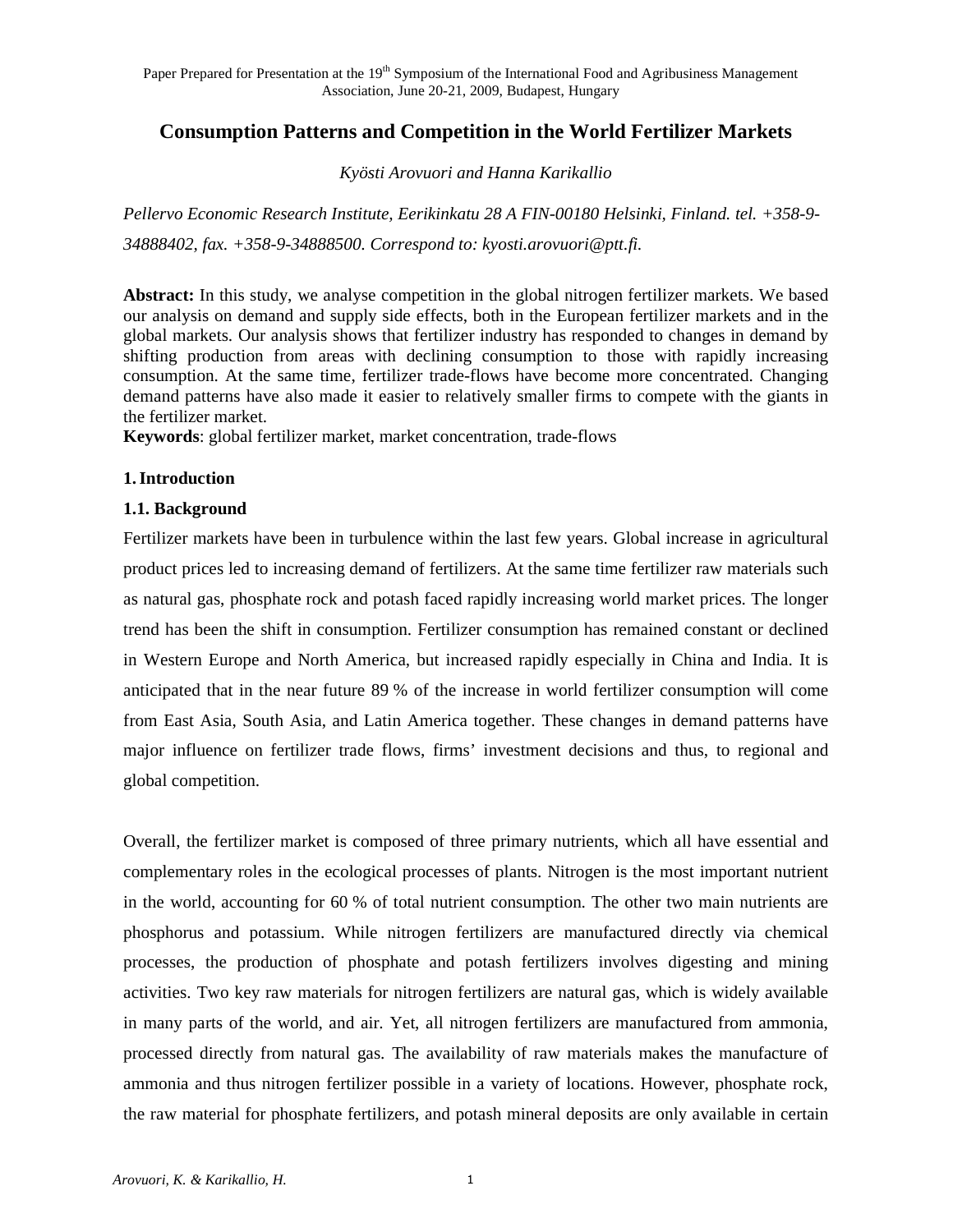regions of the world, especially in Canada, Russia and some European countries. Because of the dominant role of nitrogen in the world fertilizer trade and differences in production processes, we limit our analysis on world nitrogen fertilizer markets.

### **1.2. Objectives**

The purpose of this paper is to analyse the changes in the global nitrogen fertilizer production and consumption patterns. We will analyse both demand and supply side effects, first in the global market and then, in terms of their direct effects on the European fertilizer markets. In addition to trade analysis, we provide some firm-level indicators of the market shares and concentration in the industry and also present the development in the economic performance of the top fertilizer firms in recent years. Our analysis will reveal the main factors affecting behind different consumption patterns and how the changes in these patterns have affected on global fertilizer industry.

We will analyse nitrogen fertilizer markets in terms of trade-flows, shifts in consumption and production as well as firm level competition Shifts in production are analysed via the changes in ammonia production capacity. We use urea, the most important single nitrogen fertilizer, to describe the most relevant trade-flows in the world markets. On the firm level analysis, we compare the firm level indicators of five biggest fertilizer companies and their eight strongest challengers. Based on those indicators, we will draw some conclusions on competition in the world markets. The question is whether these eight strong challengers are able to compete with the world's leading fertilizer companies in terms of profitability and growth. If the answer is positive, we can conclude that the leading firms are also hard-pressed to become more efficient in this highly competitive industry.

## **1.3. Theoretical background**

According to theory, in a perfectly competitive market, a firm has no market power: the firm's demand curve is perfectly elastic and the price equals the marginal cost. In other words, firm is a price taker: it cannot influence the price that is paid for its product. Therefore, firms in a competitive environment are more hard-pressed to reduce costs and become more efficient. A firm that makes inefficient decisions incurs losses because it cannot transmit its extra costs to the consumers. Government interventions also reduce the efficiency of competitive markets (Tinbergen 1962).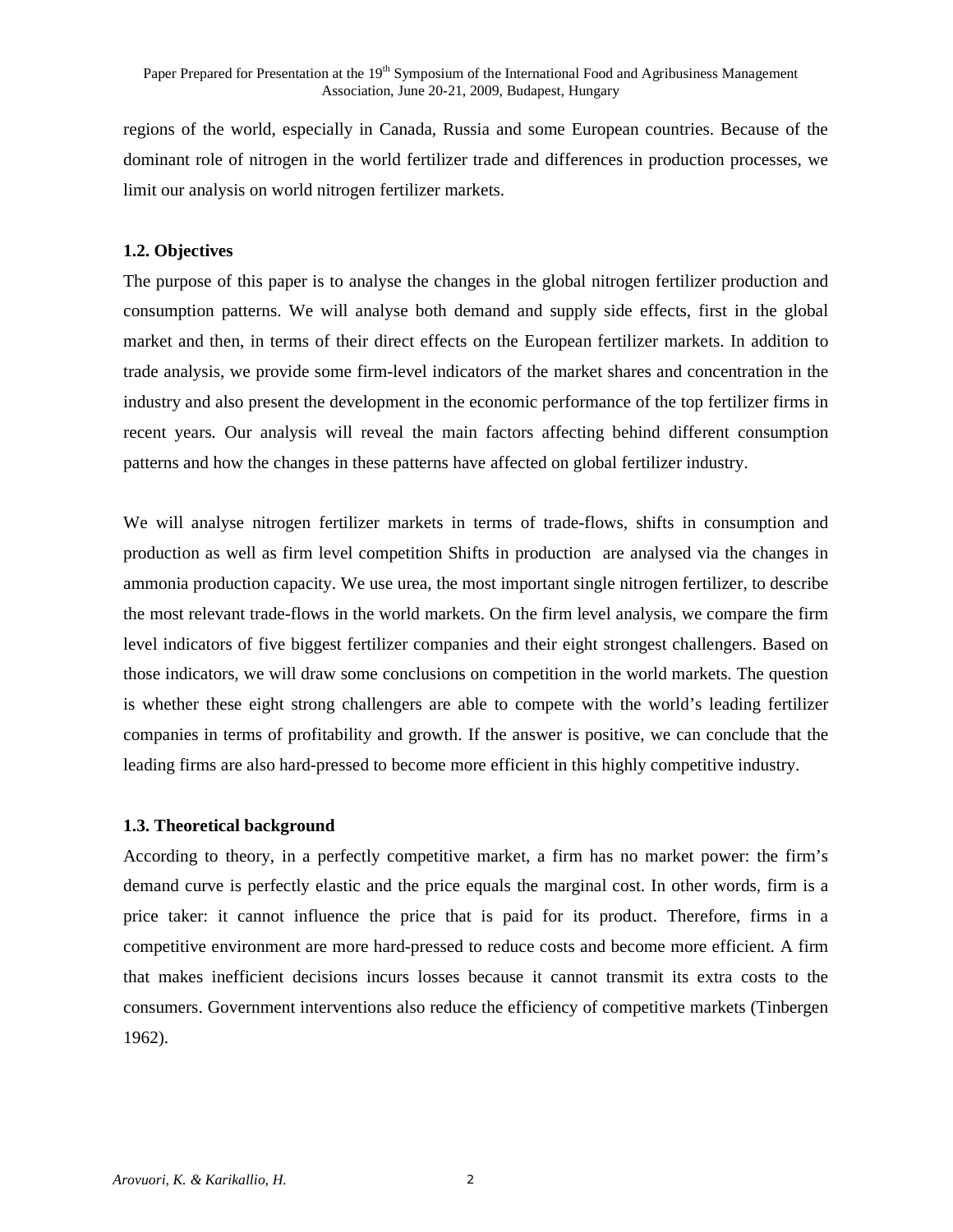Competitiveness can be measured in terms of market shares, market concentration and firm level growth. Large market shares and a high degree of market concentration will curb competition within a market. The more concentrated a market is, the more likely it is that the market actors can utilize market power. Thus, the market concentration ratio is an important index to consider when analyzing competition and market structure. Perhaps the most common way to measure market concentration is to calculate the market shares of the largest actors (e.g. Tirole 1988).

#### **1.4. Structure of the paper**

In the second section, we describe world fertilizer markets in terms of changes in production, consumption and trade during the period of seven to ten years since late 1990s till 2006. In section three, we focus on competition on the fertilizer markets. We will carry out a firm level analysis to compare the economic performance of different firms and to analyse the development of five strongest compared to eight biggest competitors in terms of market shares and development in profitability. Finally, we will conclude our findings in section four.

### **2. World fertilizer markets**

#### **2.1. Production and consumption**

Generally speaking, population growth and economic growth are the main drivers for increased fertilizer consumption. The Asian share of global fertilizer consumption is about 65 %, and growing rapidly. Developments in Asia will continue to play a major role in how the global fertilizer market will develop. Demand in Latin America has been rapidly increasing due to the strong development in the agricultural sector. Consumption in the mature markets of North America and Europe is stable, and forecast to remain stable.

Due to the historical structure of mainly nationally owned fertilizer industries, nitrogen fertilizers are still manufactured in relatively small plants. With the exception of Norwegian-based Yara International, nitrogen fertilizer manufacturers in the EU-27 operate mainly within the European Union. In addition, rising gas prices in Europe have caused European ammonia producers to close a number of ammonia plants and instead purchase ammonia on the world market. During the last 20 years more than half of the fertilizer plants in the EU-15 area have disappeared (EFMA 2008).

The availability of natural gas is essential for nitrogen fertilizer production. While natural gas is difficult and relatively expensive to transport, the nitrogen fertilizer production capacity in regions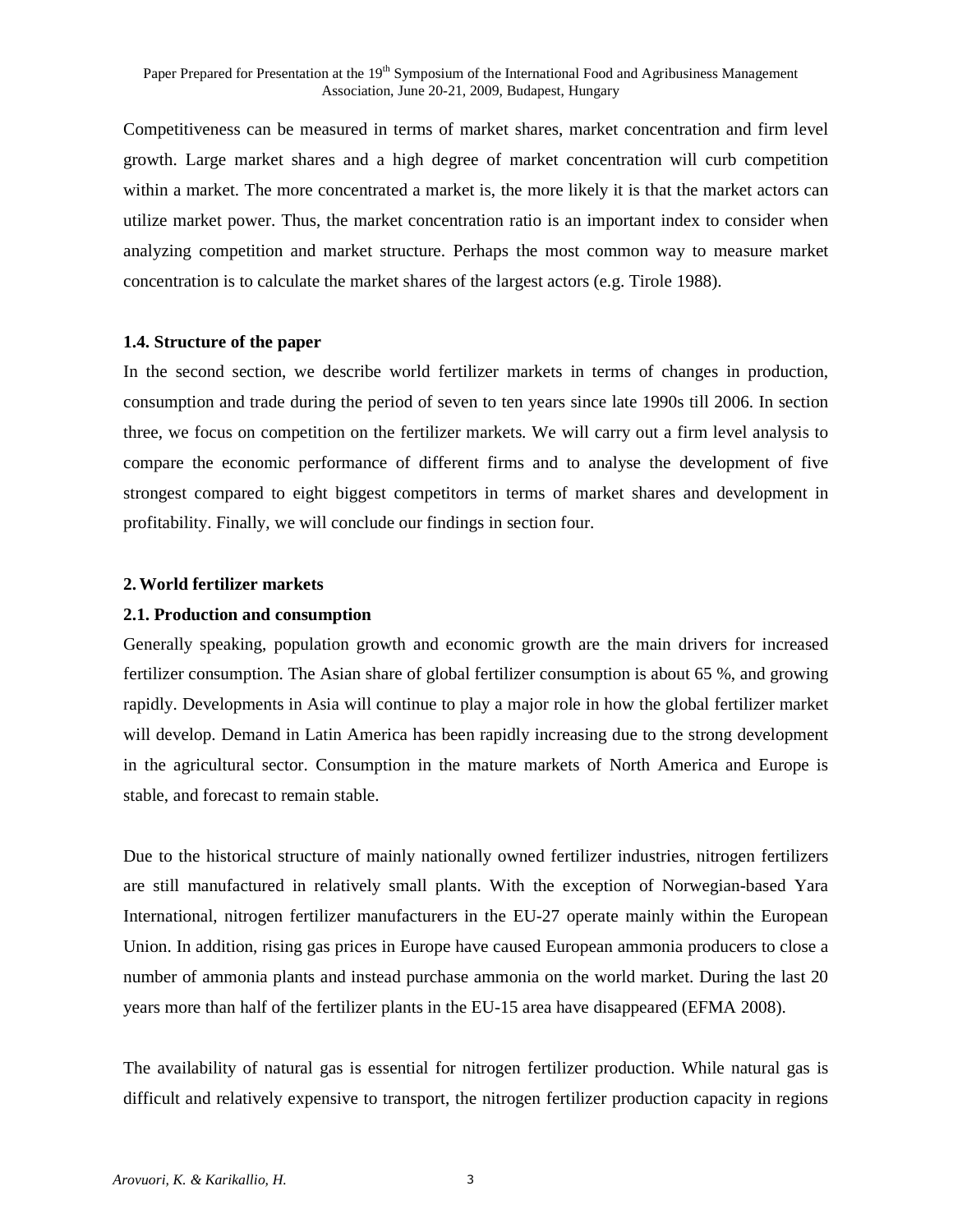with low-cost gas reserves is being significantly expanded. There are on-going investments in Russia, Egypt and Algeria that will multiply the ammonia production capacity in those regions in the coming few years (EFMA 2008, IFA 2008, Yara 2008).

In Figures 1 and 2 are presented the changes in ammonia production and consumption during the period 1999-2006 according to regions. Even in a short period, one can see quite large changes in production: Asia, Eastern Europe and Latin America have increased their ammonia production sharply, while in Western Europe and North America, production has decreased. The changes in regional consumption are similar to the changes in regional production: Consumption has increased mostly in Asia and Eastern Europe. The consumption of ammonia has decreased in Western Europe and North America. If we combine the information from Figures 1 and 2, we get the changes in net exports during 1999-2006 according to regions. Latin America, Eastern Europe, and Western and Central Asia have increased ammonia export while North America and South Asia have been the largest ammonia importers (Fertecon 2007a).



Figure 1. Change in Ammonia production from 1999 to 2006 by regions (1000 tons) (IFA 2008)

Europe's role as a fertilizer production region has been declining over time, while other world regions are growing in importance. Europe has transformed from being a region in which more nitrogen fertilizers were produced than consumed to one that consumes more nitrogen fertilizers than are produced.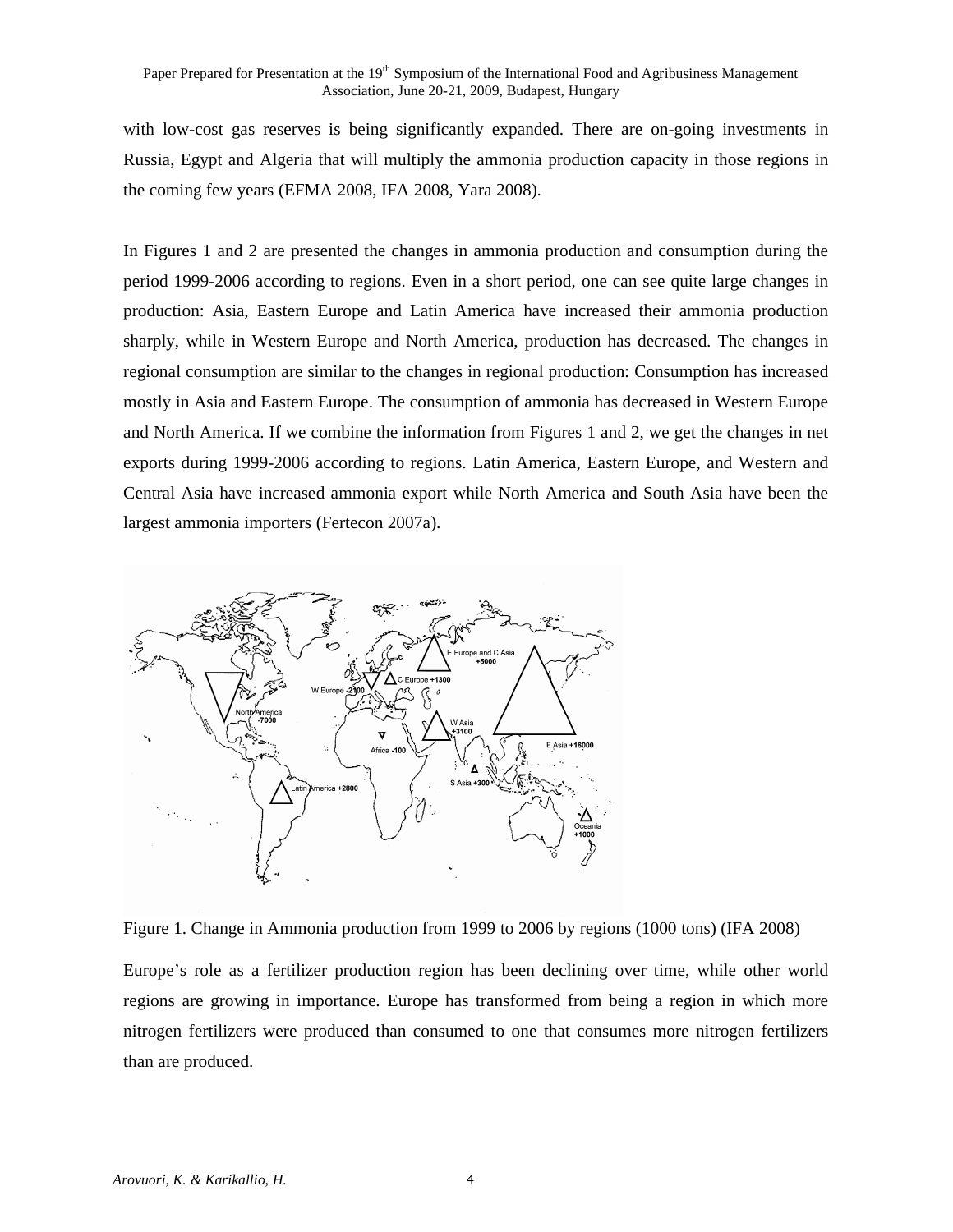

Figure 2. Change in ammonia consumption from 1999 to 2006 according to region (1000 tons) (IFA)

According to FAO (2008) world nitrogen fertilizer demand will increase at an annual rate of about 1.4 % until 2011/2012, which is an overall increase of 7.3 million tonnes. About 69 % of this growth will take place in Asia. In 2007, world ammonia production increased by 3.8 %, reaching 153.6 Mt of ammonia. China contributed half of the net increase.

#### **2.2. World trade in the urea market**

The most traded product in the global fertilizer markets during the period from 1996-2006 was urea. The biggest exporters included Russia, Ukraine and Qatar. While the EU-15 and CEEC-10 are both big traders, the biggest share of trade was between or within these countries. The biggest importers were Brazil, India and the EU. It is worth noting that China, the world largest urea consumer, does not import amounts that would comprise a significant share in world trade. A major trend in the world markets is that the amount of ammonia and urea traded has increased rapidly. This trend is expected to remain strong in the coming years.

Table 1. Main urea exporters and their partners 1996-2006 (UN Comtrade)

| <b>Exporter</b> | Russia | Ukraine  | Qatar        | CEEC-10            | EU-15   |
|-----------------|--------|----------|--------------|--------------------|---------|
| Importer        | Brazil | India    | Australia    | EU-15              | Canada  |
|                 | EU-15  | Turkey   | USA          | Turkey             | CEEC-10 |
|                 | Mexico | Pakistan | Thailand     | USA                | USA     |
|                 | Peru   | Brazil   | India        | India              | Ecuador |
|                 | Turkev | Mexico   | South Africa | <b>Philippines</b> | Norway  |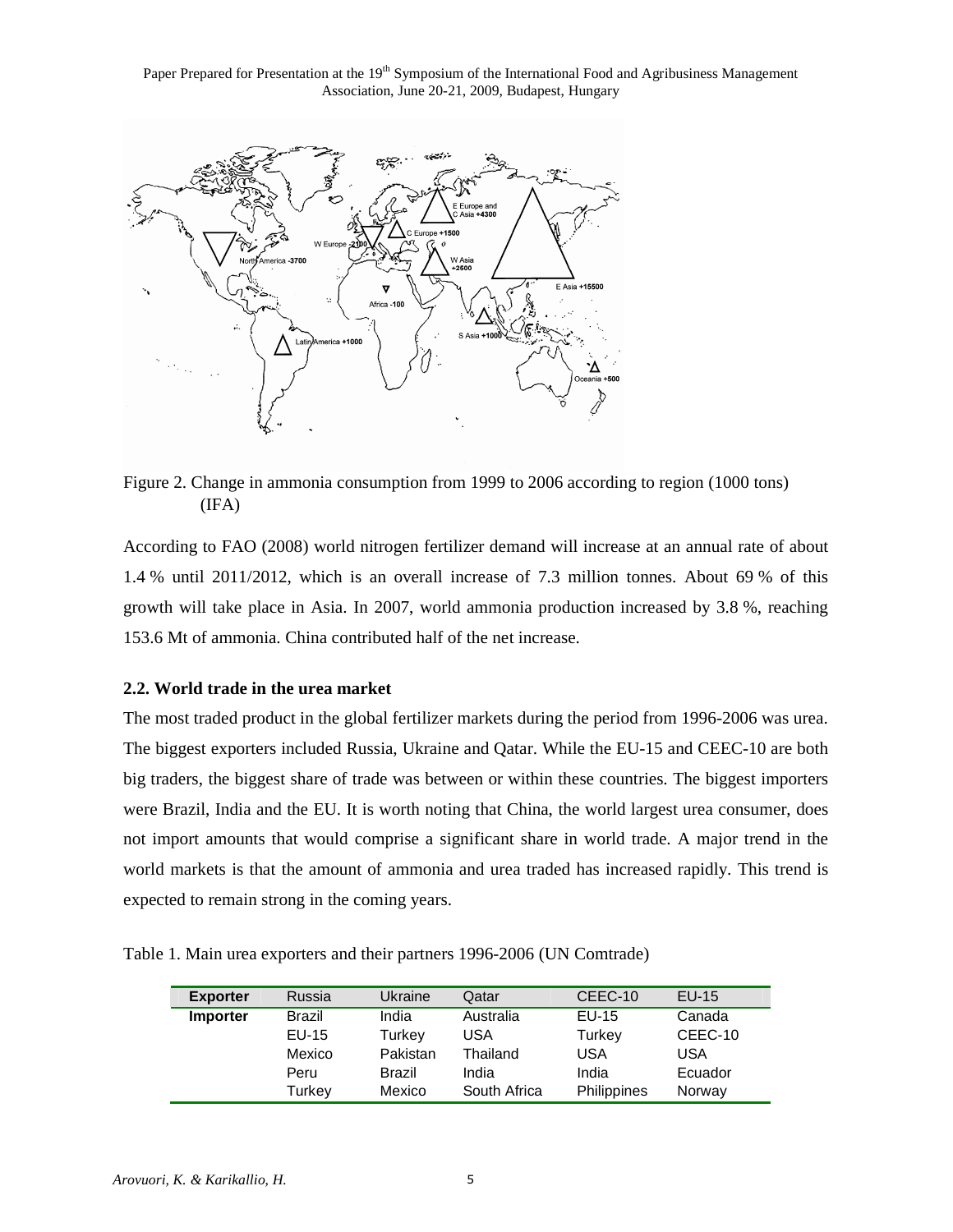The global average growth in urea consumption has been 3.6 % for the last ten years (2.5% excluding China). Most of the new nitrogen capacity in the world is urea, so it is natural that production/consumption growth rates are high (Fertecon 2007b).

Transportation of urea is relatively inexpensive. It is transported in large ocean vessels between the continents and traded on a worldwide basis. There are two main hubs in urea trade, the Black Sea and Arab Gulf. The trade flows from these areas define the world market prices. Overall, major trade flows are from Black Sea region to Europe, Latin America and India, from the Arab Gulf to North America and Africa, and from North Africa to Europe (Figure 3).



Figure 3. Main urea trade flows and the biggest exporters during 1996-2006 (UN Comtrade)

### **3. Competition in the fertilizer markets**

### **3.1. Market structure**

The purpose of this chapter is to analyse whether the fertilizer market is competitive. On a global basis the market is often suggested to be fragmented with relatively small producers. We provide some firm-level indicators of the market shares and concentration in the industry and also present the development in the economic performance of the top fertilizer firms in recent years.

The five largest fertilizer companies in the world are Yara (Norway), The Mosaic Company (USA), Agrium, Inc (Canada), Potash Corporation (Canada) and The Kali & Salz Group (Germany).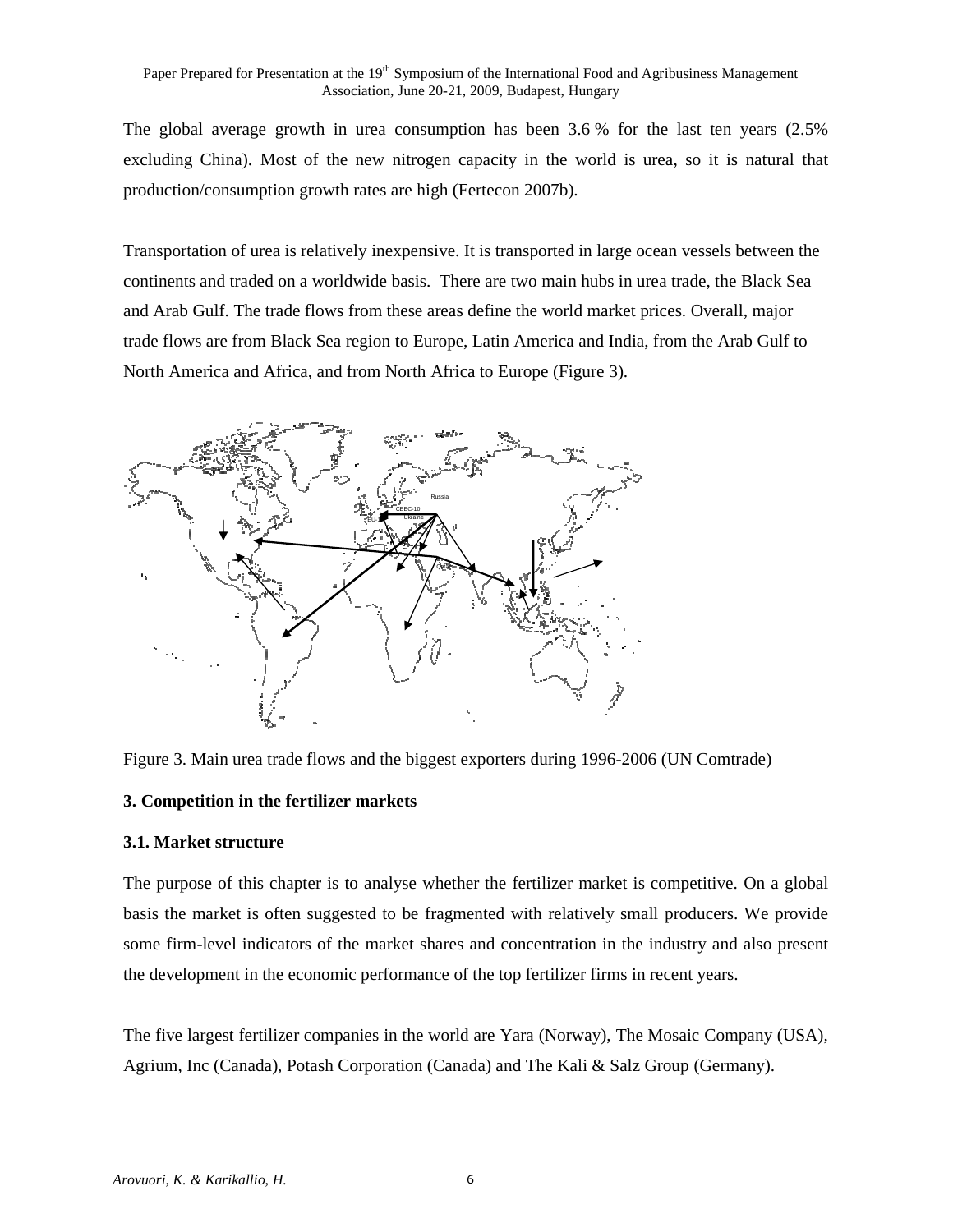#### Fertilizer company presentation

Yara is the largest fertilizer company measured by revenues and the leading fertilizer company in Europe, with approximately 23 % of the European market. In total, Yara has a physical presence in 50 and sales to 120 countries.

 Yara is the global leader in nitrogen fertilizers with capacities of ammonia 5.8 million tonnes of ammonia, n 4.8 million tonnes of nitrates (CAN and AN) and 4.1 million tonnes of NPK. Yara has a onethird share of the global ammonia trade.

 Yara's target is to achieve a 10 % market share in the global fertilizer market within a business cycle.

 Yara owns two large ammonia production facilities in Trinidad and Qafco fertilizer complex in Qatar. Major developments for Yara in the last year included the acquisition of Kemira GrowHow, the signing of a Heads of Agreement for establishing a joint venture in Libya, a decision to upgrade Yara's urea facility in the Netherlands, and contracting for the construction of new ammonia and urea capacity in Qatar.

The Mosaic Company was formed in 2004 by the business combination of IMC Global Inc. and the crop nutrition business of Cargill, Incorporated.

 Mosaic is the world's top producer of phosphates, with an annual effective capacity of about 9.4 million tonnes, larger than the next three largest producers combined. Mosaic's potash production capabilities are the second-largest in the world, with an annual capacity of approximately 10.4 million tonnes. In addition, Mosaic has an annual nitrogen capacity of 1.2 million tonnes.

 Mosaic operates 5 phosphate mines in Florida and 4 potash mines within Saskatchewan, Canada, including the world's largest potash mine, and a potash mine in New Mexico. Approximately one-third of production is shipped within North America, with the remainder exported around the world to some 45 countries.

 Mosaic's offshore interests form a production and distribution network in key agricultural markets around the world. Assets within this segment include 20 % stake in Fosfertil S.A. in Brazil, 35 % equity ownership in a DAP granulation plant in China and GSSP plant in Argentina.

 Large investments in potash capacity will result in a nearly 30% increase in production capacity in the coming years.

Agrium, Inc has annual capacities of 6.5 million tonnes of nitrogen, 2.1 million tonnes of potash and 1.3 million tonnes of phosphate. Agrium operates mainly in North America.

 Agrium owns two nitrogen facilities that target international markets, one in Argentina and the other at Kenai, Alaska. Primary markets are South Korea, Mexico and Taiwan. Key potash exports markets include China, Brazil and India.

 Presently, Agrium is investing in Egypt as part of international diversification. It has also expanded into China through the purchase of a stake in the Chinese fertilizer company Hanfeng Evergreen.

Potash Corporation has a 22 % share of the global potash capacity. In response to global demand, projects announced by PotashCorp will raise the annual operational capacity from10.8 million tonnes in 2007 to 17.2 by the end of 2015.

 PotashCorp have strategic investments in four offshore potash businesses: 28 % of Arab Potash Company Ltd. (APC), Jordan; 10 % of Israel Chemicals Ltd. (ICL), Israel; 32 % of Sociedad Química y Minera de Chile S.A. Chile; and 20 % of Sinofert Holdings Limited (Sinofert), China.

The Kali & Salz Group extracts potash and magnesium crude salts at six mines in Germany, with an annual output amounting to about 8 million tonnes of products.

With a potash production share of about 12 %, The K  $+$  S is the fourth-largest producer in the world and the leading provider in Europe. In addition, K+S is the global leader in potassium sulphate and magnesium. In the case of N fertilizers,  $K + S$  Fertiva is an important supplier in Europe and its position is particularly strong in the area of nitrogen fertilizers containing sulphur.

 The firm's focus is on the European market but it exports overseas about 40 % of production mainly to Latin America. The K+S Group has become more international with the acquisition of Chilean salt producer SPL in 2006. It is trying to enhance its market position in the established business sectors especially by intensifying the marketing of speciality products. In addition, K+S is seeking growth through cooperation arrangements.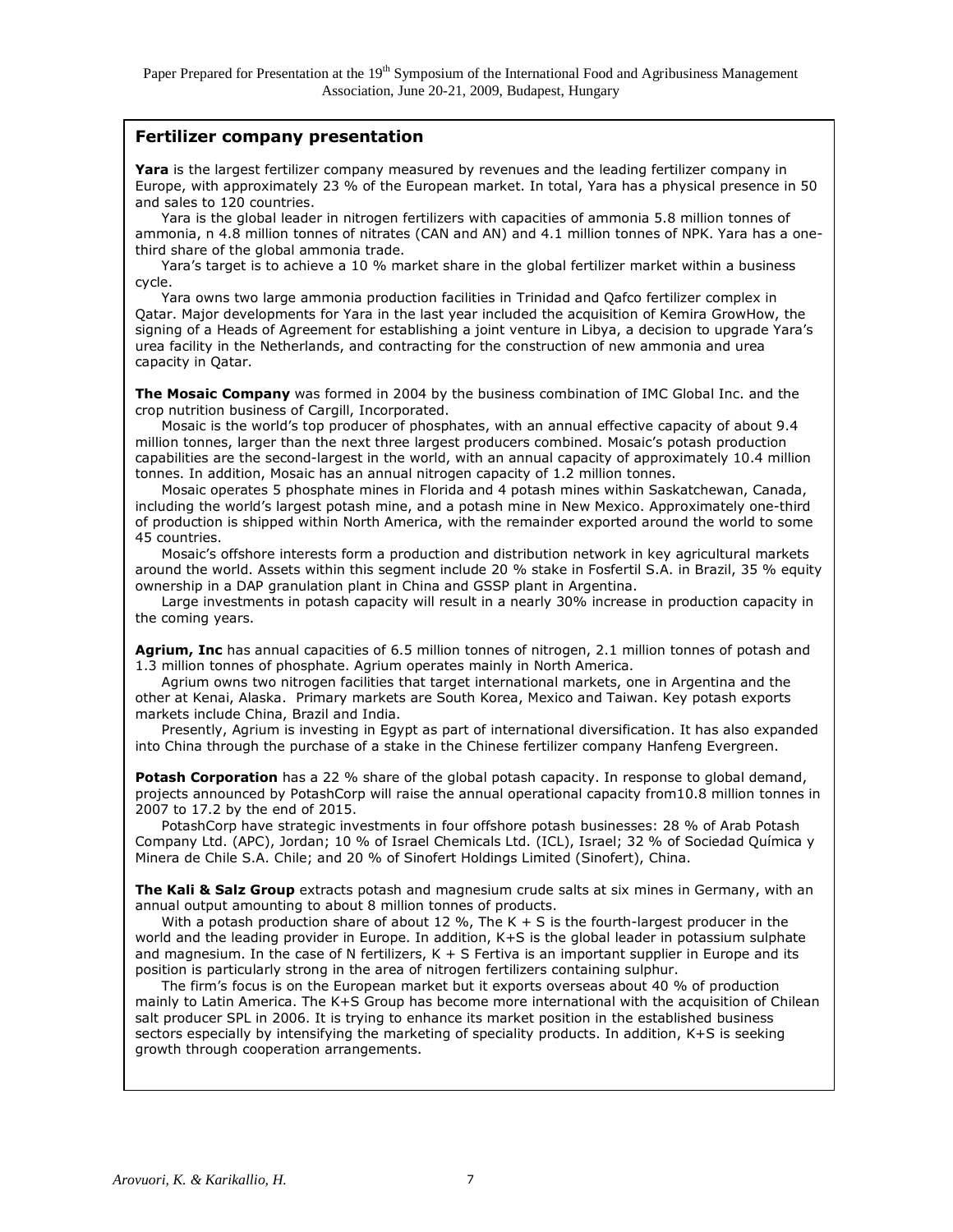In firm-level analysis it is difficult to distinguish the producers of nitrogen (N), phosphate (P) and potash (K) fertilizers. However, the leading producer is different in all three nutrient markets. Table 2 presents the market impacts of the five largest fertilizer companies per class of nutrient. Yara is an obvious leader in nitrogen products. Similarly, Mosaic Company is a leader in phosphate and Potash Corporation in potash fertilizers. On the one hand, it might be justifiable to ask whether these firms really are competitors. On the other hand, all these firms are present in more than one nutrient market and form at least a threat to other firms in any particular nutrient market

|               | <b>Market impact</b> |              |            |  |
|---------------|----------------------|--------------|------------|--|
|               | Nitrogen (N)         | Phospate (P) | Potash (K) |  |
| Yara          | $^{+++}$             | ٠            | О          |  |
| <b>Mosaic</b> |                      | $^{++}$      | $++$       |  |
| <b>Agrium</b> | $^{+++}$             | ٠            | ٠          |  |
| Potash        | ++                   | $++$         | +++        |  |
| $K + S$       |                      | ο            | +++        |  |

Table 2. Market impact of fertilizer companies

+++ very strong; ++ strong; + low; o none

Figure 4 illustrates the nominal turnover of the five largest fertilizer companies from 2000 to 2007. Yara is clearly the largest fertilizer company measured by turnover. The growth of Yara's turnover in 2007 was partly related to the acquisition of the Finland based Kemira GrowHow. The Mosaic Company was formed in 2004 and turnover statistics before that are annual turnovers of IMC Global Inc. All in all, there are no significant differences between these firms in the development of their turnover statistics. Starting from 2002, turnovers have developed positively in all five firms.

The profitability of companies in the fertilizer industry has been very volatile, indicating that the fertilizer market is highly sensitive. Factors that affect the economic performance of the firms include the rate of construction of new production facilities, the operating rates of existing facilities, market conditions in the grain and raw material markets and government intervention. The profitability – measured by the profits after taxes on annual sales – of the top 5 fertilizer industry companies varied from -5 % to 22 % during the period from 2000-2007 (Figure 5). The average profitability ratio since 2000 has been approximately 5 %, although there have been significant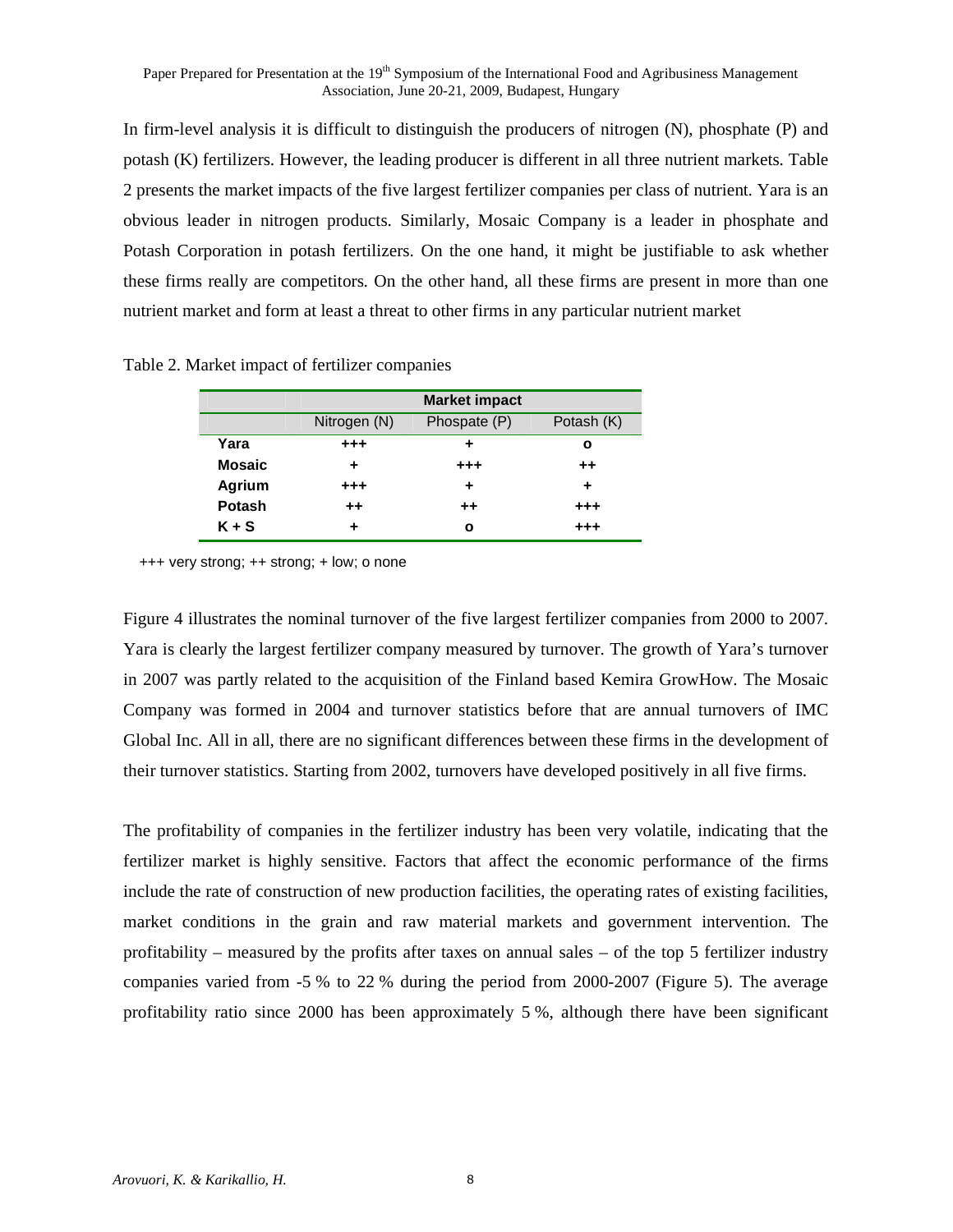differences between years. The year 2007 seems to have been the best year in the fertilizer industry in this century measured in terms of the profitability of the five largest fertilizer companies<sup>1</sup>.



Figure 4. Turnover of the top 5 firms in the fertilizer industry during 2000-2007



Figure 5. Net profits of the top 5 firms in fertilizer industry during 2000-2007

<sup>-</sup><sup>1</sup> Year 2008 was most probably even better.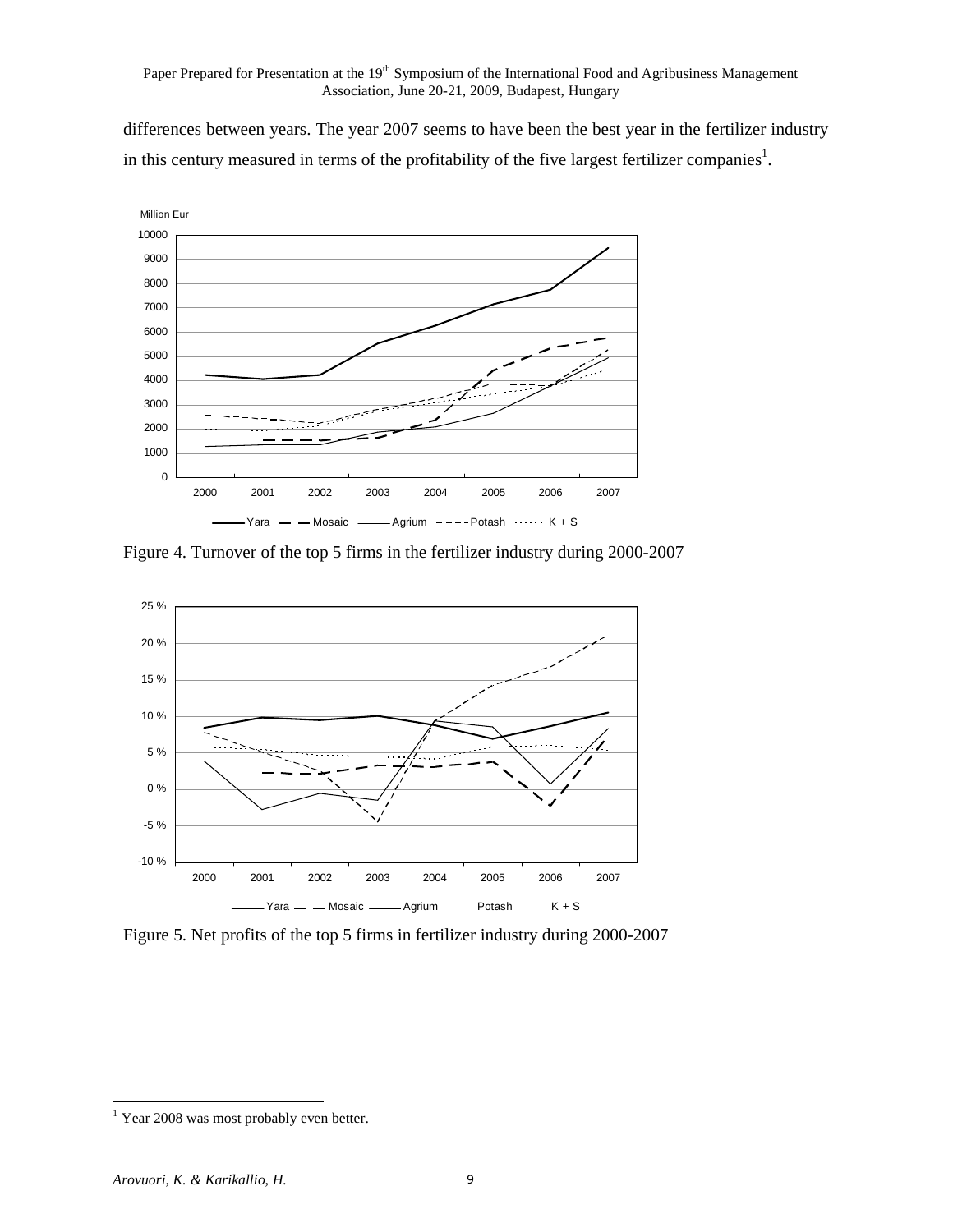

Figure 6. The share of total production of the top 5 firms in the global fertilizer market

During recent years the market shares of the main global fertilizer industry companies have remained relatively unchanged (Figure 6). Only Mosaic Corporation has succeeded in considerably increasing its market share. The production share of the top 5 fertilizer firms was 27 % in 2002 and 33 % in 2007. Altogether, market shares of the largest fertilizer companies are quite small. The 5 firm HHI-concentration ratio in 2007 was less than 250 indicating un-concentrated markets<sup>2</sup>: no fertilizer company has market power. These numbers indicate strong competition in the global fertilizer markets.

In summary, the largest fertilizer companies also face fluctuations in the fertilizer market. The supply-demand balance in the industry, and therefore also the fertilizer prices, cannot be influenced by any single producer. The fertilizer industry operates in a global market, where only companies that manage to increase productivity can prosper in the face of global competition.

Let us consider more closely the situation in the European fertilizer industry. In the past, the fertilizer industry has been affected by weak fertilizer companies that existed as part of governmentowned enterprises or conglomerates. The fertilizer industry was seen from a food security point of view rather than from a business point of view. As state involvement is declining, there is a trend towards market orientation and more financial discipline across the industry.

-

 $<sup>2</sup>$  The Herfindahl-Hirschman Index (HHI) is a measure of market concentration. The HHI of a market is calculated by summing the squares of the</sup> percentage market shares held by the respective firms. When HHI is below 1000 the market is "unconcentrated", between 1000 and 1800 it is "moderately concentrated", and above 1800 it is "highly concentrated." In this case, the market share is measured in terms of production (tons).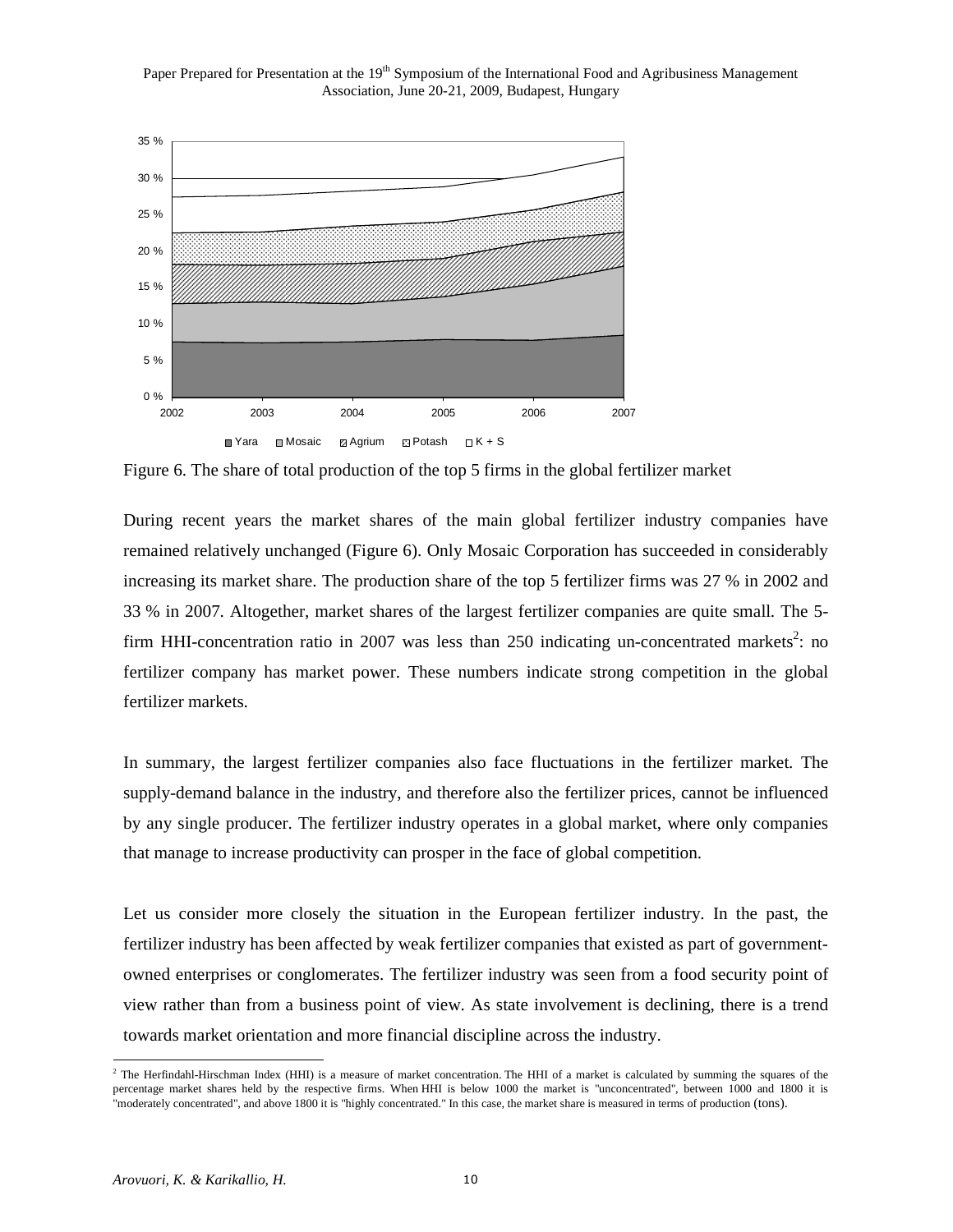Nowadays, it is important to achieve cost savings and efficiencies that enable companies to continue to compete strongly in the worldwide fertilizers market, particularly in the face of intense competition from N fertilizer producers established in countries with low gas feedstock costs for their ammonia production. Imports of competitively priced N fertilizers from Russia, Ukraine, North Africa and the Middle East will continue to act as a strong competitive constraint on the world biggest fertilizer companies and especially on those located in Europe.

Figure 7 presents some large European fertilizer companies and some fertilizer companies from neighbouring areas. Every company has been marked by a box placed in firm's home country. The height of the box illustrates firm's average profitability (net income/turnover) during the four/five last years (2003/2004-2006/2007). Respectively, the width of the box illustrates firm's average growth of turnover during the same period.



Figure 7. Large fertilizer companies in Europe and neighbouring countries during the four/five last years (2003/2004-2006/2007): Average profitability (height) and growth (width)

Indeed, large European companies have not been as profitable as their Russian and Ukrainian competitors in recent years. Also, the average turnover growth rates of top 5 firms have been lower than their competitors' growth rates in the neighbouring areas. These points have been illustrated in the figure above.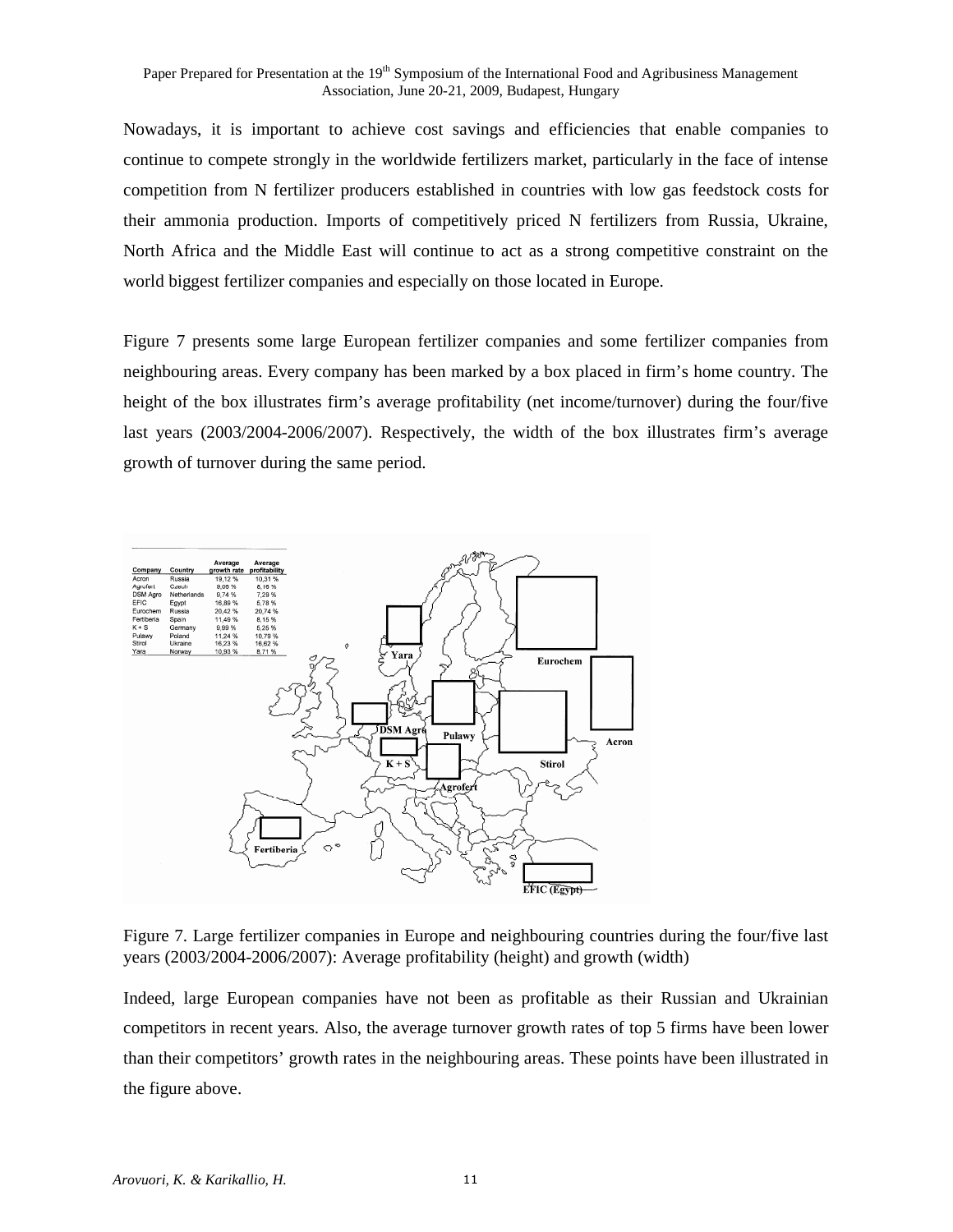### **3.2. Firm level competition**

In this section, we take another view of the global competition in the fertilizer industry. We compare profitability and growth between the top 5 firms and 8 other large fertilizer firms. The question is whether these 8 firms are able to challenge the world's leading fertilizer companies in terms of profitability and growth. If the answer is positive, we can conclude that the leading firms are also hard-pressed to become more efficient in this highly competitive industry.

There are some important points to be noted. Countries follow different accounting practices and compatibility of the financial statement information is therefore problematic. For this reason we collect only a small number of variables (turnover, operating profit, net profit, balance), we use long-term mean values (2004-2007) and we present only ratios. The following table presents the firms in our analysis.

Table 3. Established firm groups.

| <b>TOP 5 FIRMS</b>   | <b>COUNTRY</b> |
|----------------------|----------------|
| Yara                 | Norway         |
| Mosaic               | USA            |
| Agrium               | Canada         |
| Potash               | Canada         |
| K + S                | Germany        |
| <b>8 CHALLENGERS</b> |                |
| Furochem             | Russia         |
| Acron                | Russia         |
| Stirol               | Ukraine        |
| Sinochem             | China          |
| IFCCO                | India          |
| <b>SABIC</b>         | Saudi Arabia   |
| Fosfertil            | Brasil         |
| EFIC                 | Egypt          |

Figure 8 illustrates the market shares of the top 5 firms and the 8 strong challengers in 2006 measured in terms of production. In total, the market share of these two firm groups exceeds 52 %. We have managed to capture a considerable proportion of the fertilizer industry measured by production.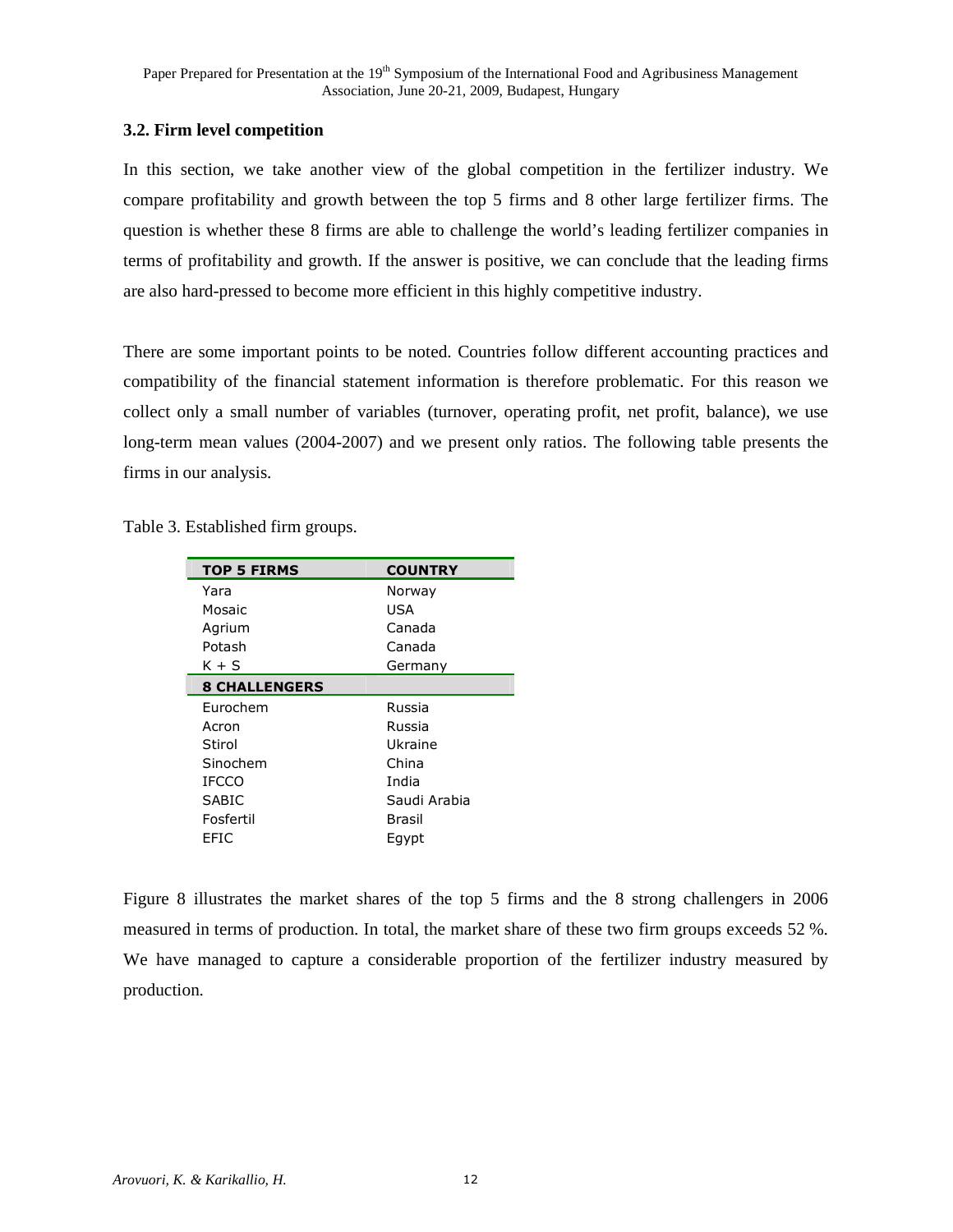

Figure 8. Market shares of the top 5 firms and the 8 strong challengers in 2006.

Figures 9-11 below present each firm's average operating income/turnover ratio, average net income/total assets ratio and average turnover growth rate in the period from 2004-2007.



Figure 9. Operating Income / Turnover (%): Annual average during 2004-2007.



Figure 10. Net Income / Total Assets (%): Annual average during 2004-2007.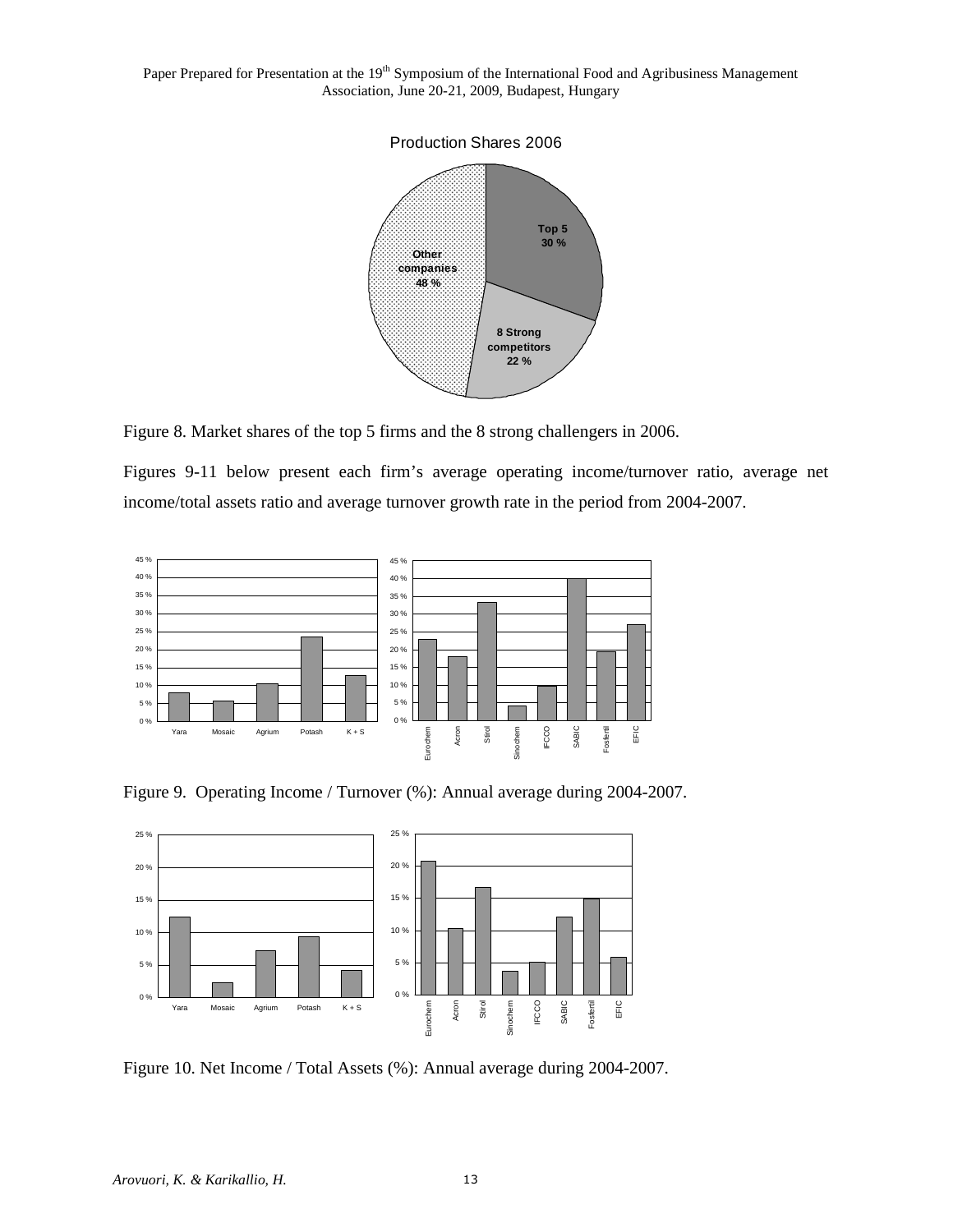

Figure 11. Growth of turnover: Annual average during 2004-2007.

According to the figures, the challenger firms have been more profitable during the past years than the top 5 fertilizer firms. The average operating income/turnover ratio for top five firms is 12 % and for challenger firms 22 %. Similarly, the average net income/total assets ratio is 7.5 % for the top 5 firms and 13 % for the challenger firms. The average rate of growth in turnover is high in both groups - about 15 % - indicating positive development in the fertilizer market during recent years. We can summarize these observations by noting that the world's five largest fertilizer companies face strong competition and are challenged by firms located mainly in regions having relatively cheap natural gas.

#### **4. Conclusions**

According to our analysis, fertilizer consumption pattern is changing. Fertilizer consumption is declining or remains stable in Western Europe and North America. At the same time there is a rapid increase in consumption especially in China and India. The changes in demand pattern direct investments on fertilizer production capacity, and thus effects regional supply-demand balance. Overall, nitrogen fertilizer production has increased in recent years mainly in East and Central Asia and declined in North America. The other main factor directing investments in nitrogen fertilizer production is the availability of natural gas. Transportation of fertilizers is relatively cheap compared to natural gas. Thus, investments on nitrogen fertilizer plants have been directed to those areas with low-cost natural gas.

Urea is the most traded fertilizer in the world markets. Main urea trade-flows origin from the Black Sea region to Europe, Asia and Northern Africa, and from Near East to North America, South Asia and Sub-Saharan Africa. In recent years, urea trade-flows have concentrated both on exports and